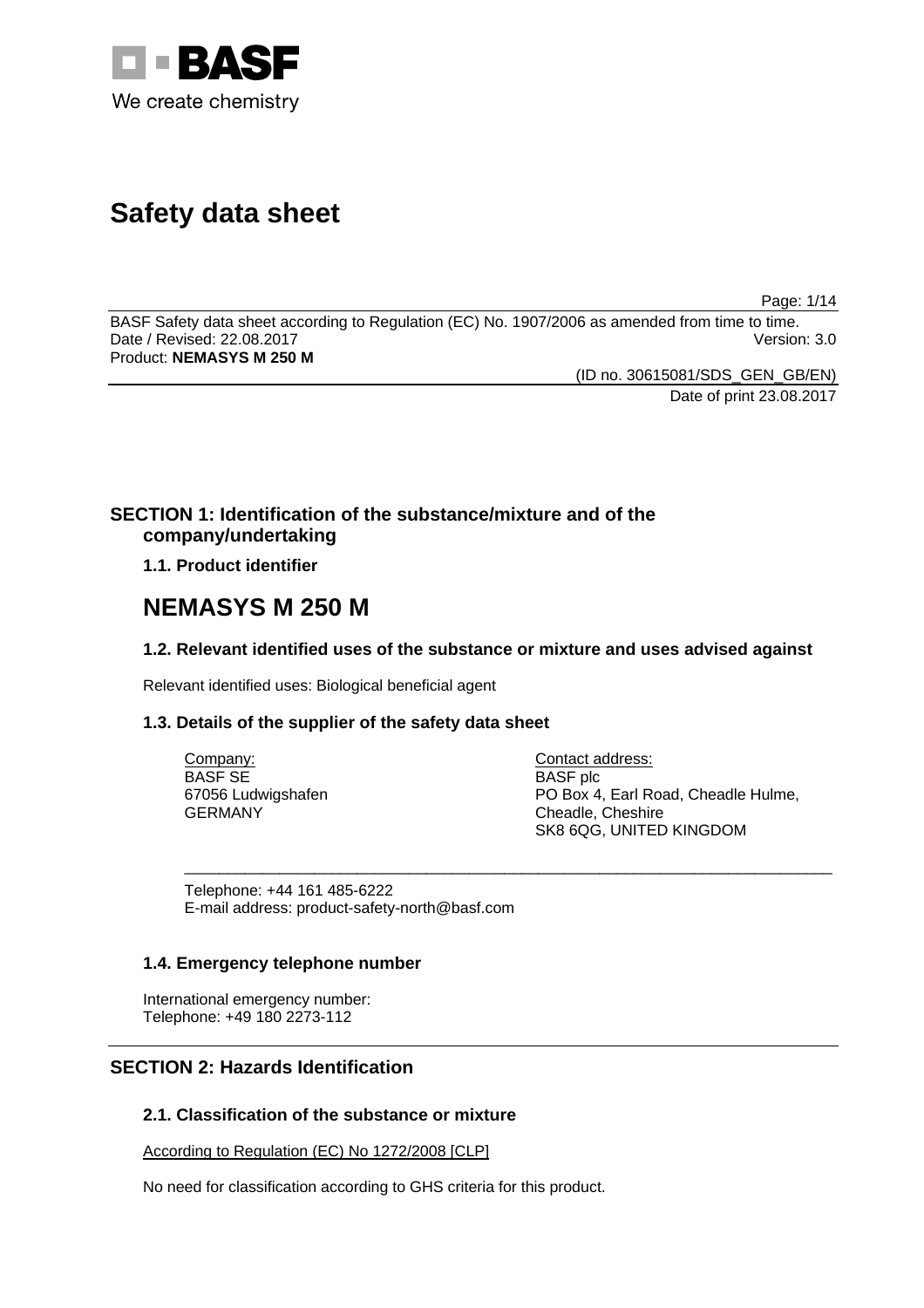Page: 2/14

BASF Safety data sheet according to Regulation (EC) No. 1907/2006 as amended from time to time. Date / Revised: 22.08.2017 Version: 3.0 Product: **NEMASYS M 250 M** 

(ID no. 30615081/SDS\_GEN\_GB/EN)

Date of print 23.08.2017

#### **2.2. Label elements**

Globally Harmonized System, EU (GHS)

Precautionary Statement:

| P101 | If medical advice is needed, have product container or label at hand. |
|------|-----------------------------------------------------------------------|
| P102 | Keep out of reach of children.                                        |
| P103 | Read label before use.                                                |

The product does not require a hazard warning label in accordance with GHS criteria.

#### **2.3. Other hazards**

According to Regulation (EC) No 1272/2008 [CLP]

See section 12 - Results of PBT and vPvB assessment.

If applicable information is provided in this section on other hazards which do not result in classification but which may contribute to the overall hazards of the substance or mixture.

## **SECTION 3: Composition/Information on Ingredients**

#### **3.1. Substances**

Not applicable

#### **3.2. Mixtures**

Chemical nature

Contains: biological beneficial organism, Steinernema feltiae

Hazardous ingredients (GHS) according to Regulation (EC) No. 1272/2008

Silicic acid, calcium salt Content (W/W):  $< 5 \%$ CAS Number: 1344-95-2 EC-Number: 215-710-8 REACH registration number: 01- 2119427745-34

## **SECTION 4: First-Aid Measures**

**4.1. Description of first aid measures**  Remove contaminated clothing.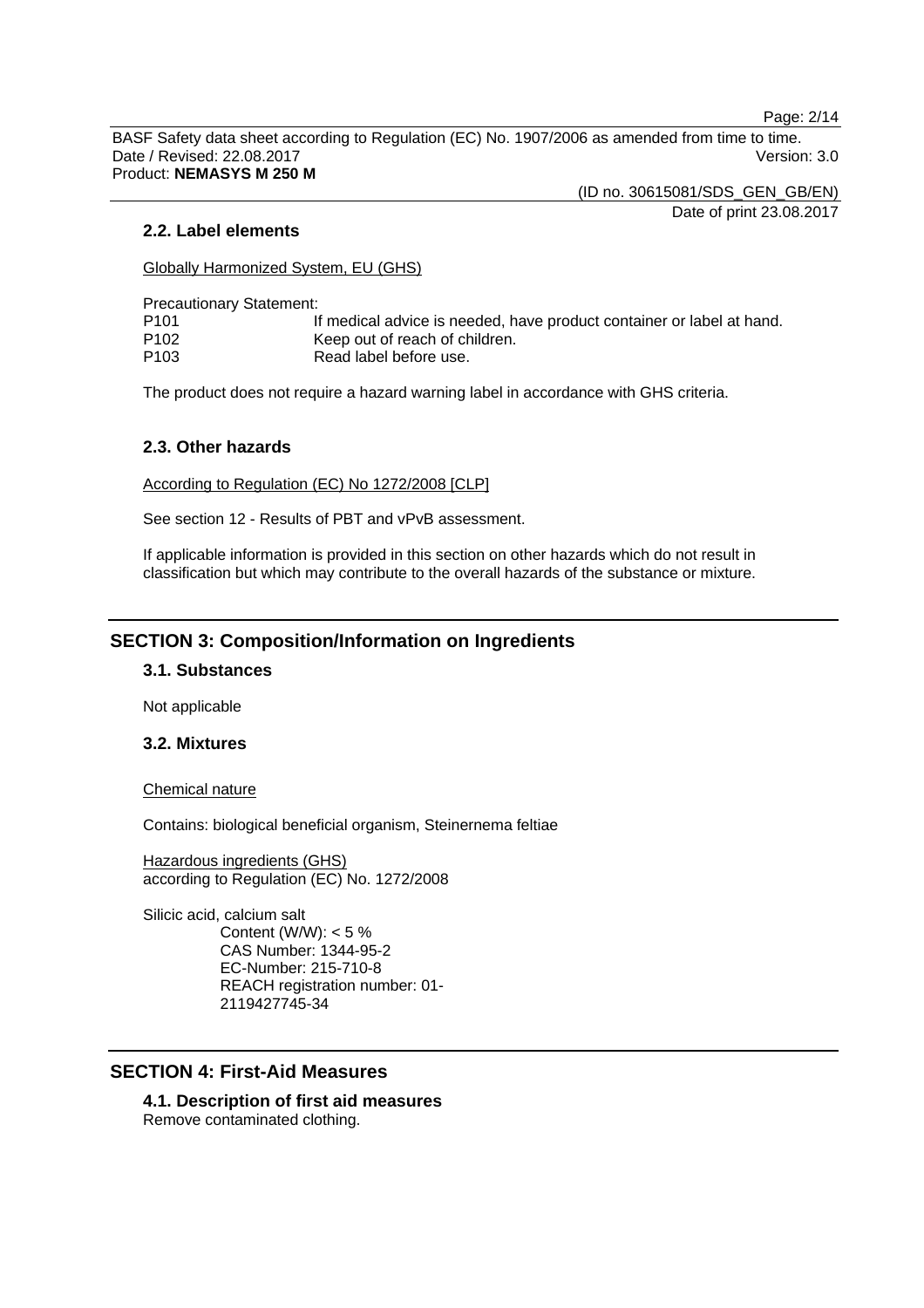Page: 3/14

BASF Safety data sheet according to Regulation (EC) No. 1907/2006 as amended from time to time. Date / Revised: 22.08.2017 Version: 3.0 Product: **NEMASYS M 250 M** 

(ID no. 30615081/SDS\_GEN\_GB/EN)

Date of print 23.08.2017

Show container, label and/or safety data sheet to physician.

If inhaled: Keep patient calm, remove to fresh air.

On skin contact: Wash thoroughly with soap and water.

On contact with eyes: Wash affected eyes for at least 15 minutes under running water with eyelids held open.

On ingestion: Rinse mouth and then drink plenty of water.

#### **4.2. Most important symptoms and effects, both acute and delayed**

Symptoms: No significant reaction of the human body to the product known.

**4.3. Indication of any immediate medical attention and special treatment needed** 

Treatment: Symptomatic treatment (decontamination, vital functions).

## **SECTION 5: Fire-Fighting Measures**

## **5.1. Extinguishing media**

Suitable extinguishing media: water spray, dry powder, foam

Unsuitable extinguishing media for safety reasons: carbon dioxide

#### **5.2. Special hazards arising from the substance or mixture**

carbon monoxide, Carbon dioxide, nitrogen oxides The substances/groups of substances mentioned can be released in case of fire.

#### **5.3. Advice for fire-fighters**

Special protective equipment: Wear self-contained breathing apparatus and chemical-protective clothing.

Further information:

Keep containers cool by spraying with water if exposed to fire. In case of fire and/or explosion do not breathe fumes. Collect contaminated extinguishing water separately, do not allow to reach sewage or effluent systems. Dispose of fire debris and contaminated extinguishing water in accordance with official regulations.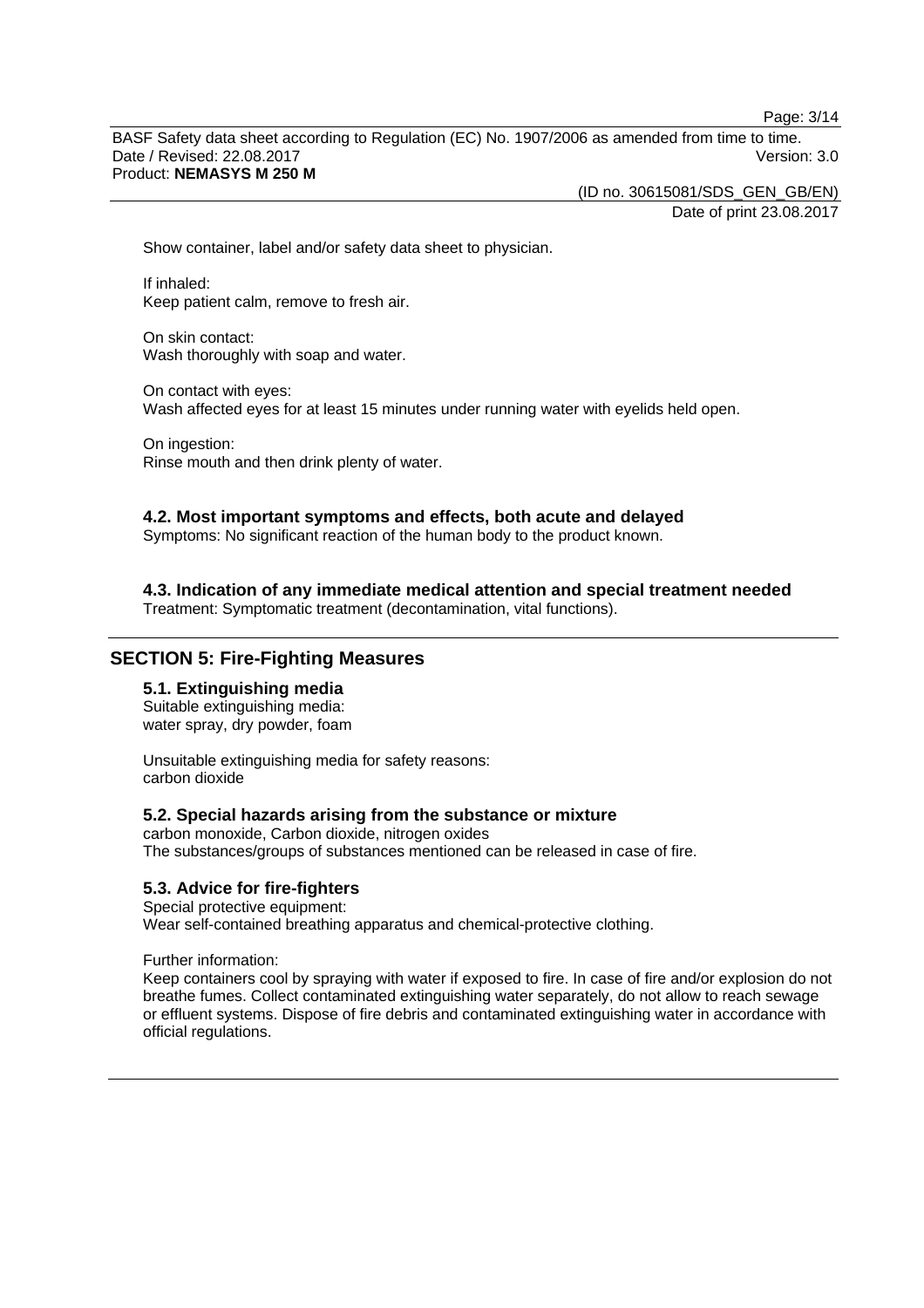Page: 4/14

BASF Safety data sheet according to Regulation (EC) No. 1907/2006 as amended from time to time. Date / Revised: 22.08.2017 Version: 3.0 Product: **NEMASYS M 250 M** 

(ID no. 30615081/SDS\_GEN\_GB/EN)

Date of print 23.08.2017

## **SECTION 6: Accidental Release Measures**

## **6.1. Personal precautions, protective equipment and emergency procedures**

Use personal protective clothing. Avoid contact with the skin, eyes and clothing. Avoid dust formation.

#### **6.2. Environmental precautions**

Do not discharge into the subsoil/soil. Do not discharge into drains/surface waters/groundwater.

Do not allow contamination of public drains or surface or ground waters. Inform local water plc if spillage enters drains and the Environment Agency (England & Wales), the Scottish Environmental Protection Agency (Scotland), or the Environment and Heritage Service (Northern Ireland) if it enters surface or ground waters. Keep people and animals away.

#### **6.3. Methods and material for containment and cleaning up**

For small amounts: Contain with dust binding material and dispose of.

For large amounts: Sweep/shovel up.

Dispose of absorbed material in accordance with regulations. Collect waste in suitable containers, which can be labeled and sealed. Clean contaminated floors and objects thoroughly with water and detergents, observing environmental regulations. Avoid raising dust.

#### **6.4. Reference to other sections**

Information regarding exposure controls/personal protection and disposal considerations can be found in section 8 and 13.

## **SECTION 7: Handling and Storage**

#### **7.1. Precautions for safe handling**

No special measures necessary if stored and handled correctly. Ensure thorough ventilation of stores and work areas. When using do not eat, drink or smoke. Hands and/or face should be washed before breaks and at the end of the shift.

Protection against fire and explosion:

Avoid dust formation. Dust can form an explosive mixture with air. Prevent electrostatic charge sources of ignition should be kept well clear - fire extinguishers should be kept handy.

## **7.2. Conditions for safe storage, including any incompatibilities**

Segregate from foods and animal feeds.

Further information on storage conditions: Keep away from heat. Protect from direct sunlight. Store protected against freezing.

Storage stability: Storage temperature: 2 - 8 °C If an expiry date is mentioned on the packaging/label this takes priority over the statements on storage duration in this safety data sheet.

#### Protect from temperatures below: 2 °C

Changes in the properties of the product may occur if substance/product is stored below indicated temperature for extended periods of time.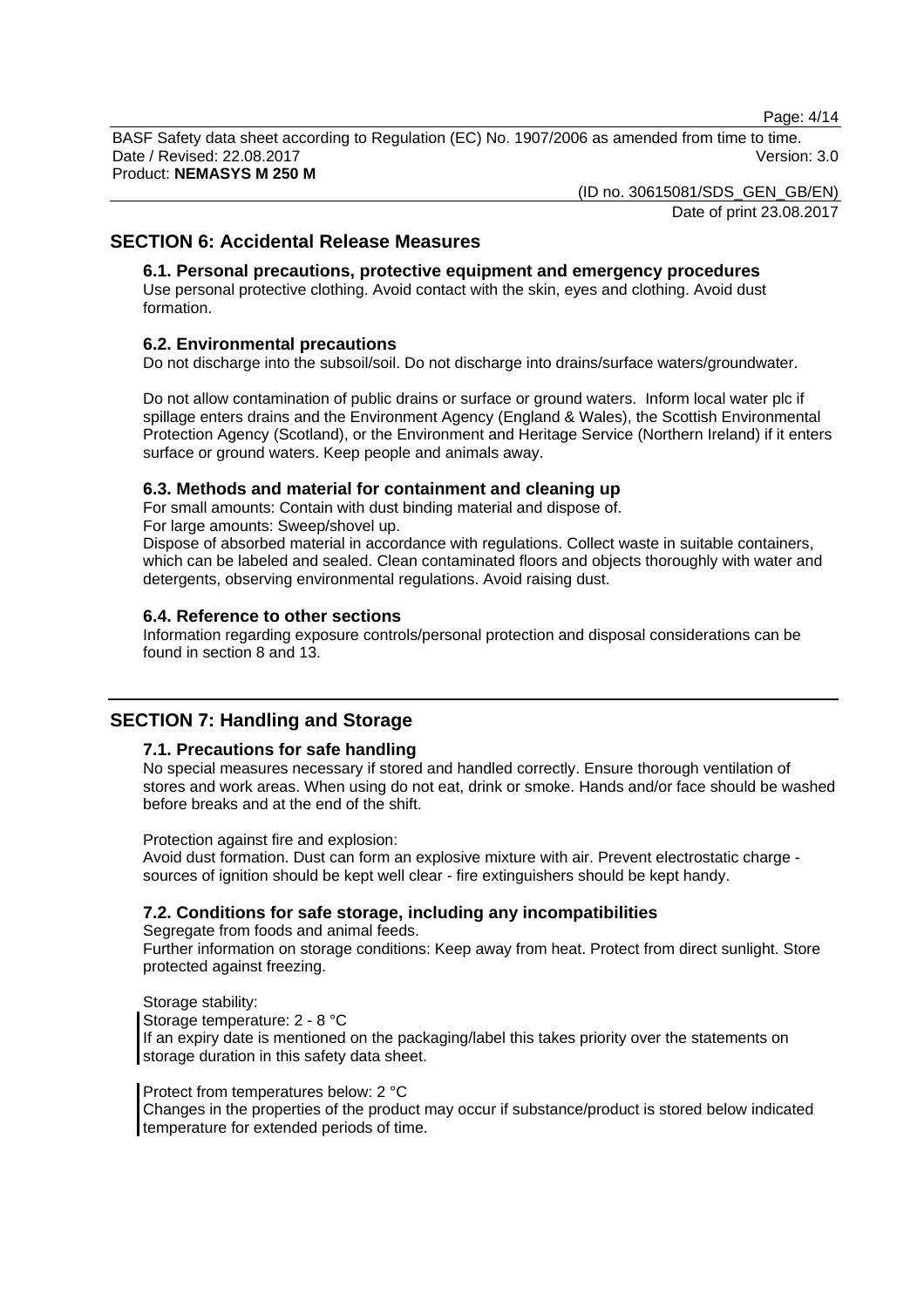Page: 5/14

BASF Safety data sheet according to Regulation (EC) No. 1907/2006 as amended from time to time. Date / Revised: 22.08.2017 Version: 3.0 Product: **NEMASYS M 250 M** 

(ID no. 30615081/SDS\_GEN\_GB/EN)

Date of print 23.08.2017

Protect from temperatures above: 25 °C

Changes in the properties of the product may occur if substance/product is stored above indicated temperature for extended periods of time.

#### **7.3. Specific end use(s)**

For the relevant identified use(s) listed in Section 1 the advice mentioned in this section 7 is to be observed.

## **SECTION 8: Exposure Controls/Personal Protection**

#### **8.1. Control parameters**

Components with occupational exposure limits

Refer to the current edition of HSE Guidance Note EH40 Occupational Exposure Limits (United Kingdom). For normal use and handling refer to the product label/leaflet. In all other cases the following apply.

1344-95-2: Silicic acid, calcium salt

 TWA value 4 mg/m3 (WEL/EH 40 (UK)), Respirable dust TWA value 10 mg/m3 (WEL/EH 40 (UK)), Inhalable dust

#### **8.2. Exposure controls**

Personal protective equipment

Respiratory protection: Respiratory protection not required.

Hand protection:

Suitable chemical resistant safety gloves (EN 374) also with prolonged, direct contact (Recommended: Protective index 6, corresponding > 480 minutes of permeation time according to EN 374): E.g. nitrile rubber (0.4 mm), chloroprene rubber (0.5 mm), butyl rubber (0.7 mm) etc.

Eye protection:

Safety glasses with side-shields (frame goggles) (e.g. EN 166)

Body protection:

Body protection must be chosen depending on activity and possible exposure, e.g. apron, protecting boots, chemical-protection suit (according to EN 14605 in case of splashes or EN ISO 13982 in case of dust).

#### General safety and hygiene measures

Wearing of closed work clothing is recommended. Handle in accordance with good industrial hygiene and safety practice. Store work clothing separately. Keep away from food, drink and animal feeding stuffs.

Environmental exposure controls For information regarding environmental exposure controls, see Section 6.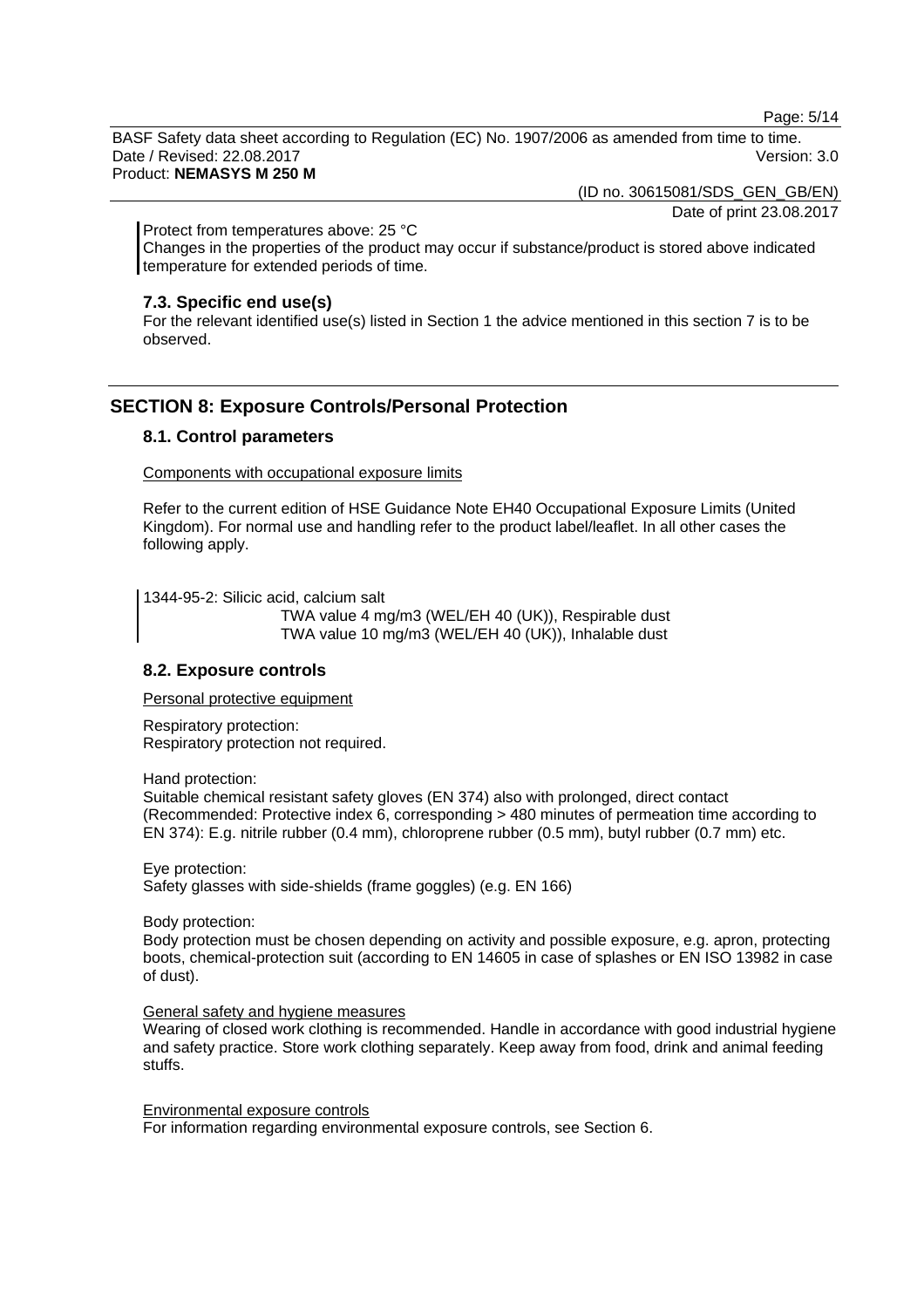Page: 6/14

BASF Safety data sheet according to Regulation (EC) No. 1907/2006 as amended from time to time. Date / Revised: 22.08.2017 Version: 3.0 Product: **NEMASYS M 250 M** 

(ID no. 30615081/SDS\_GEN\_GB/EN) Date of print 23.08.2017

## **SECTION 9: Physical and Chemical Properties**

## **9.1. Information on basic physical and chemical properties**

| Form:                                               | gel, moist                                                                                                                                                                                                            |
|-----------------------------------------------------|-----------------------------------------------------------------------------------------------------------------------------------------------------------------------------------------------------------------------|
| Colour:                                             | light brown                                                                                                                                                                                                           |
| Odour:                                              | perceptible                                                                                                                                                                                                           |
| Odour threshold:                                    |                                                                                                                                                                                                                       |
|                                                     | Not determined due to potential<br>health hazard by inhalation.<br>approx. 5 - 7                                                                                                                                      |
| pH value:                                           | (20 °C)                                                                                                                                                                                                               |
| Melting temperature:                                | not applicable                                                                                                                                                                                                        |
| boiling temperature:                                |                                                                                                                                                                                                                       |
| Flash point:                                        | not applicable                                                                                                                                                                                                        |
| Evaporation rate:                                   | Non-flammable.                                                                                                                                                                                                        |
|                                                     | not applicable                                                                                                                                                                                                        |
| Flammability:                                       | Based on the structure or<br>composition there is no indication of                                                                                                                                                    |
| Lower explosion limit:                              | flammability                                                                                                                                                                                                          |
| Upper explosion limit:                              | As a result of our experience with this<br>product and our knowledge of its<br>composition we do not expect any<br>hazard as long as the product is used<br>appropriately and in accordance with<br>the intended use. |
|                                                     | As a result of our experience with this<br>product and our knowledge of its<br>composition we do not expect any<br>hazard as long as the product is used<br>appropriately and in accordance with<br>the intended use. |
| Vapour pressure:                                    | approx. 23.4 hPa<br>(20 °C)                                                                                                                                                                                           |
| Density:                                            | Information applies to the solvent.<br>approx. 0.48 g/cm3<br>(20 °C)                                                                                                                                                  |
| Relative vapour density (air):                      |                                                                                                                                                                                                                       |
|                                                     | not applicable                                                                                                                                                                                                        |
| Solubility in water:                                | dispersible                                                                                                                                                                                                           |
| Partitioning coefficient n-octanol/water (log Kow): |                                                                                                                                                                                                                       |
|                                                     | not applicable                                                                                                                                                                                                        |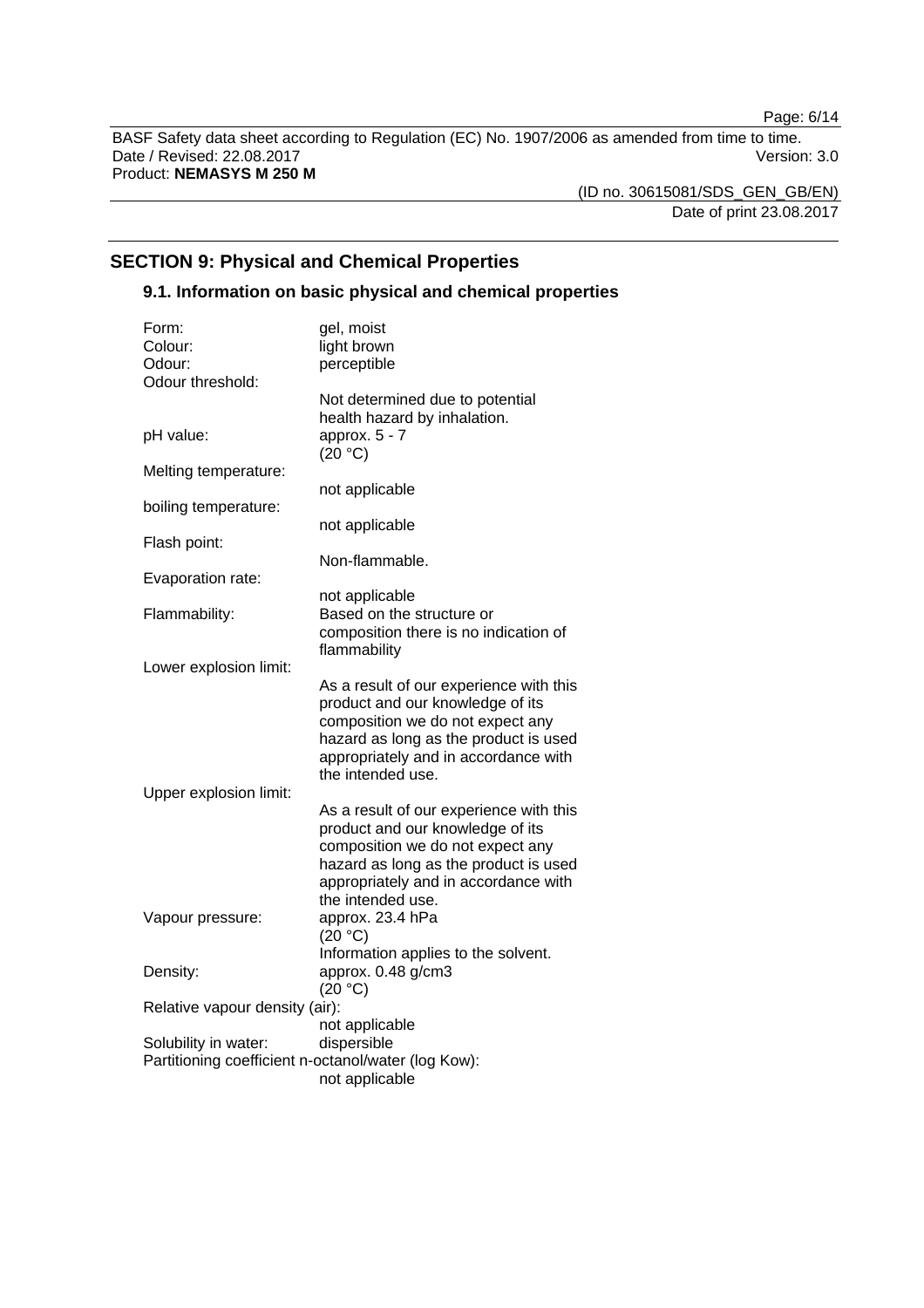Page: 7/14

BASF Safety data sheet according to Regulation (EC) No. 1907/2006 as amended from time to time. Date / Revised: 22.08.2017 Version: 3.0 Product: **NEMASYS M 250 M** 

(ID no. 30615081/SDS\_GEN\_GB/EN)

Date of print 23.08.2017

| Self ignition:             | 0<br>Based on its structural properties the<br>product is not classified as self-<br>igniting.                                              |
|----------------------------|---------------------------------------------------------------------------------------------------------------------------------------------|
| Viscosity, dynamic:        | Thermal decomposition: No decomposition if stored and handled as prescribed/indicated.                                                      |
| Explosion hazard:          | not applicable, the product is a solid<br>Product is not explosive, however a<br>dust explosion could result from an<br>air / dust mixture. |
| Fire promoting properties: | Based on its structural properties<br>the product is not classified as<br>oxidizing.                                                        |

### **9.2. Other information**

Other Information:

If necessary, information on other physical and chemical parameters is indicated in this section.

## **SECTION 10: Stability and Reactivity**

#### **10.1. Reactivity**

No hazardous reactions if stored and handled as prescribed/indicated.

#### **10.2. Chemical stability**

The product is stable if stored and handled as prescribed/indicated.

#### **10.3. Possibility of hazardous reactions**

No hazardous reactions if stored and handled as prescribed/indicated.

#### **10.4. Conditions to avoid**

See MSDS section 7 - Handling and storage.

#### **10.5. Incompatible materials**

Substances to avoid: strong acids, strong bases, strong oxidizing agents

#### **10.6. Hazardous decomposition products**

Hazardous decomposition products: No hazardous decomposition products if stored and handled as prescribed/indicated.

#### **SECTION 11: Toxicological Information**

#### **11.1. Information on toxicological effects**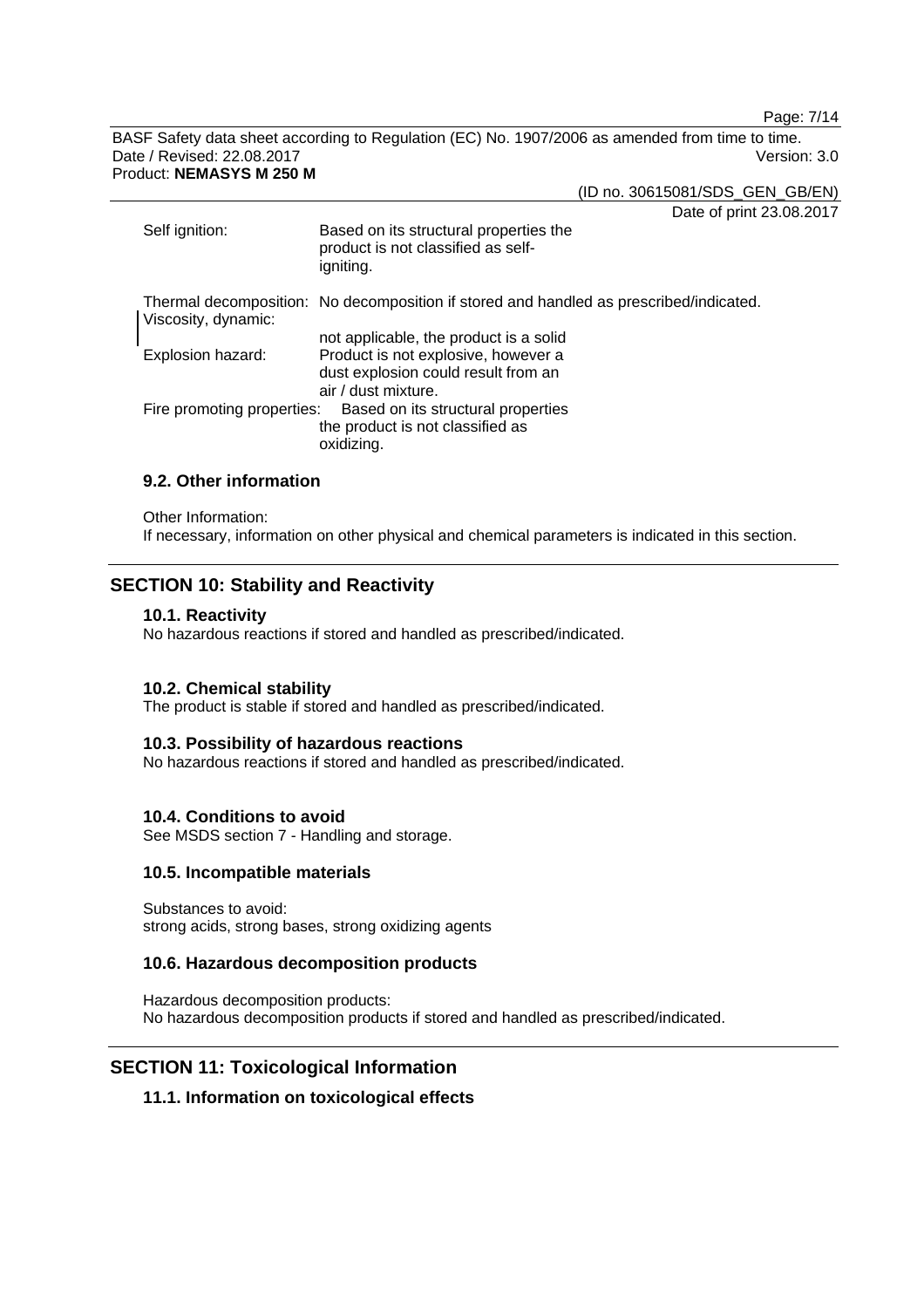Page: 8/14

BASF Safety data sheet according to Regulation (EC) No. 1907/2006 as amended from time to time. Date / Revised: 22.08.2017 Version: 3.0 Product: **NEMASYS M 250 M** 

> (ID no. 30615081/SDS\_GEN\_GB/EN) Date of print 23.08.2017

#### Acute toxicity

Assessment of acute toxicity:

Virtually nontoxic after a single ingestion. Virtually nontoxic by inhalation. Virtually nontoxic after a single skin contact. The product has not been tested. The statement has been derived from the properties of the individual components.

*Information on: Silicic acid, calcium salt*

*Experimental/calculated data:* 

*LD50 rat (oral): > 5,000 mg/kg (OECD Guideline 401) No mortality was observed. The product has not been tested. The statement has been derived from substances/products of a similar structure or composition.*  ----------------------------------

*Information on: Silicic acid, calcium salt* 

*Experimental/calculated data:* 

*LC50 rat (by inhalation): 2.08 mg/l 4 h (similar to OECD guideline 403) No mortality was observed. The product has not been tested. The statement has been derived from substances/products of a similar structure or composition.* 

 $-$ 

*Information on: Silicic acid, calcium salt* 

*Experimental/calculated data:* 

*LD50 rabbit (dermal): > 5,000 mg/kg (similar to OECD guideline 402)* 

*No mortality was observed. The product has not been tested. The statement has been derived from substances/products of a similar structure or composition.* 

----------------------------------

#### Irritation

Assessment of irritating effects:

Not irritating to the skin. Not irritating to the eyes. The product has not been tested. The statement has been derived from the properties of the individual components.

*Information on: Silicic acid, calcium salt Experimental/calculated data: Skin corrosion/irritation rabbit: non-irritant (FHSA Guideline) The product has not been tested. The statement has been derived from substances/products of a similar structure or composition.*   $-$ 

*Information on: Silicic acid, calcium salt Experimental/calculated data: Serious eye damage/irritation rabbit: non-irritant (FHSA Guideline) The product has not been tested. The statement has been derived from substances/products of a similar structure or composition.*  ----------------------------------

Respiratory/Skin sensitization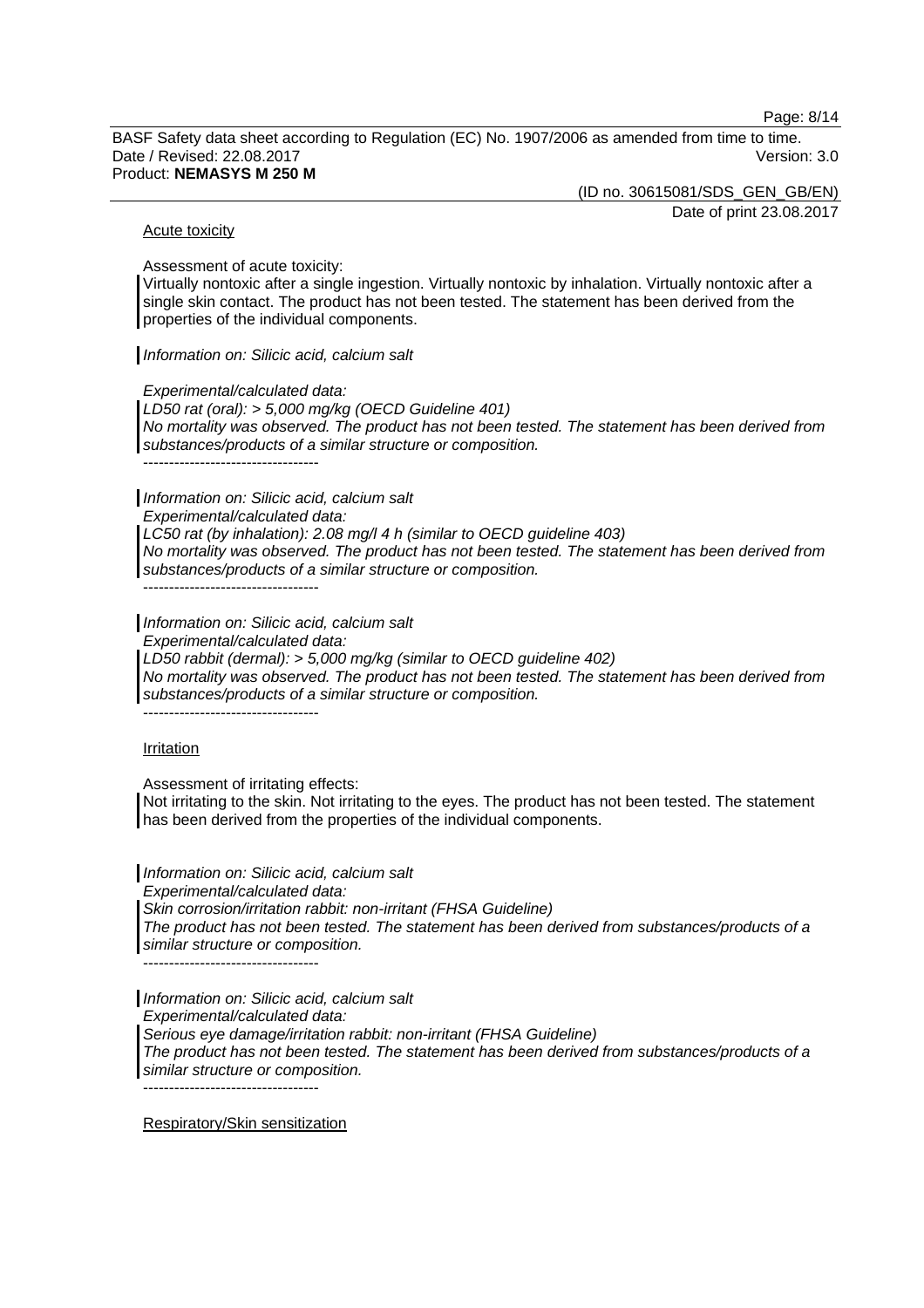Page: 9/14

BASF Safety data sheet according to Regulation (EC) No. 1907/2006 as amended from time to time. Date / Revised: 22.08.2017 Version: 3.0 Product: **NEMASYS M 250 M** 

(ID no. 30615081/SDS\_GEN\_GB/EN)

Date of print 23.08.2017

#### Assessment of sensitization:

There is no evidence of a skin-sensitizing potential. The product has not been tested. The statement has been derived from the properties of the individual components.

#### Germ cell mutagenicity

#### Assessment of mutagenicity:

The product has not been tested. The statement has been derived from the properties of the individual components. Mutagenicity tests revealed no genotoxic potential.

#### **Carcinogenicity**

#### Assessment of carcinogenicity:

The product has not been tested. The statement has been derived from the properties of the individual components. The results of various animal studies gave no indication of a carcinogenic effect.

#### Reproductive toxicity

#### Assessment of reproduction toxicity:

The product has not been tested. The statement has been derived from the properties of the individual components. The results of animal studies gave no indication of a fertility impairing effect.

#### Developmental toxicity

#### Assessment of teratogenicity:

The product has not been tested. The statement has been derived from the properties of the individual components. Animal studies gave no indication of a developmental toxic effect at doses that were not toxic to the parental animals.

#### Specific target organ toxicity (single exposure)

#### Assessment of STOT single:

Based on the available information there is no specific target organ toxicity to be expected after a single exposure.

Remarks: The product has not been tested. The statement has been derived from the properties of the individual components.

#### Repeated dose toxicity and Specific target organ toxicity (repeated exposure)

#### Assessment of repeated dose toxicity:

The product has not been tested. The statement has been derived from the properties of the individual components. No substance-specific organtoxicity was observed after repeated administration to animals.

#### Aspiration hazard

No aspiration hazard expected.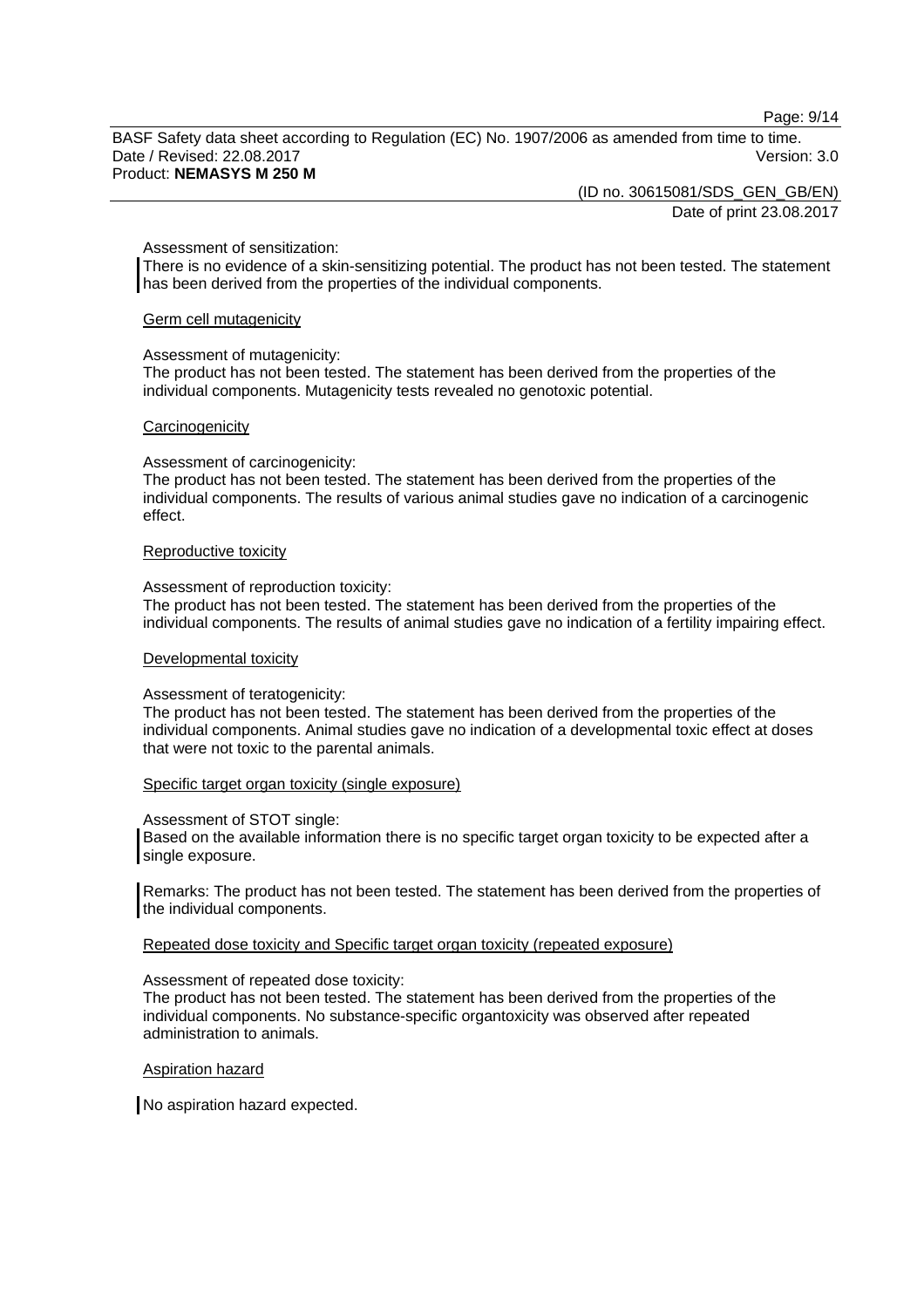Page: 10/14

BASF Safety data sheet according to Regulation (EC) No. 1907/2006 as amended from time to time. Date / Revised: 22.08.2017 Version: 3.0 Product: **NEMASYS M 250 M** 

(ID no. 30615081/SDS\_GEN\_GB/EN)

Date of print 23.08.2017

The product has not been tested. The statement has been derived from the properties of the individual components.

Other relevant toxicity information

Misuse can be harmful to health.

## **SECTION 12: Ecological Information**

#### **12.1. Toxicity**

Assessment of aquatic toxicity:

There is a high probability that the product is not acutely harmful to aquatic organisms. The product has not been tested. The statement has been derived from the properties of the individual components.

*Information on: Silicic acid, calcium salt* 

*Toxicity to fish:* 

*LL50 (96 h) > 1,000 mg/l, Salmo gairdneri, syn. O. mykiss (OECD Guideline 203, static) The details of the toxic effect relate to the nominal concentration.* 

----------------------------------

*Information on: Silicic acid, calcium salt Aquatic invertebrates: EL50 (48 h) >= 10,000 mg/l, Daphnia magna (OECD Guideline 202, part 1, static) The product has low solubility in the test medium. A saturated solution has been tested. The details of the toxic effect relate to the nominal concentration.* 

----------------------------------

*Information on: Silicic acid, calcium salt Aquatic plants:* 

*EL50 (72 h) > 1,000 mg/l (growth rate), Desmodesmus subspicatus (OECD Guideline 201, static) The product has low solubility in the test medium. A saturated solution has been tested. The details of the toxic effect relate to the nominal concentration.* 

*EL10 (72 h) 41 mg/l (growth rate), Desmodesmus subspicatus (OECD Guideline 201, static) The product has low solubility in the test medium. A saturated solution has been tested. The details of the toxic effect relate to the nominal concentration.*  ----------------------------------

#### **12.2. Persistence and degradability**

Assessment biodegradation and elimination (H2O): The product has not been tested. The statement has been derived from the properties of the individual components.

*Information on: Silicic acid, calcium salt Assessment biodegradation and elimination (H2O): Not applicable for inorganic substances.*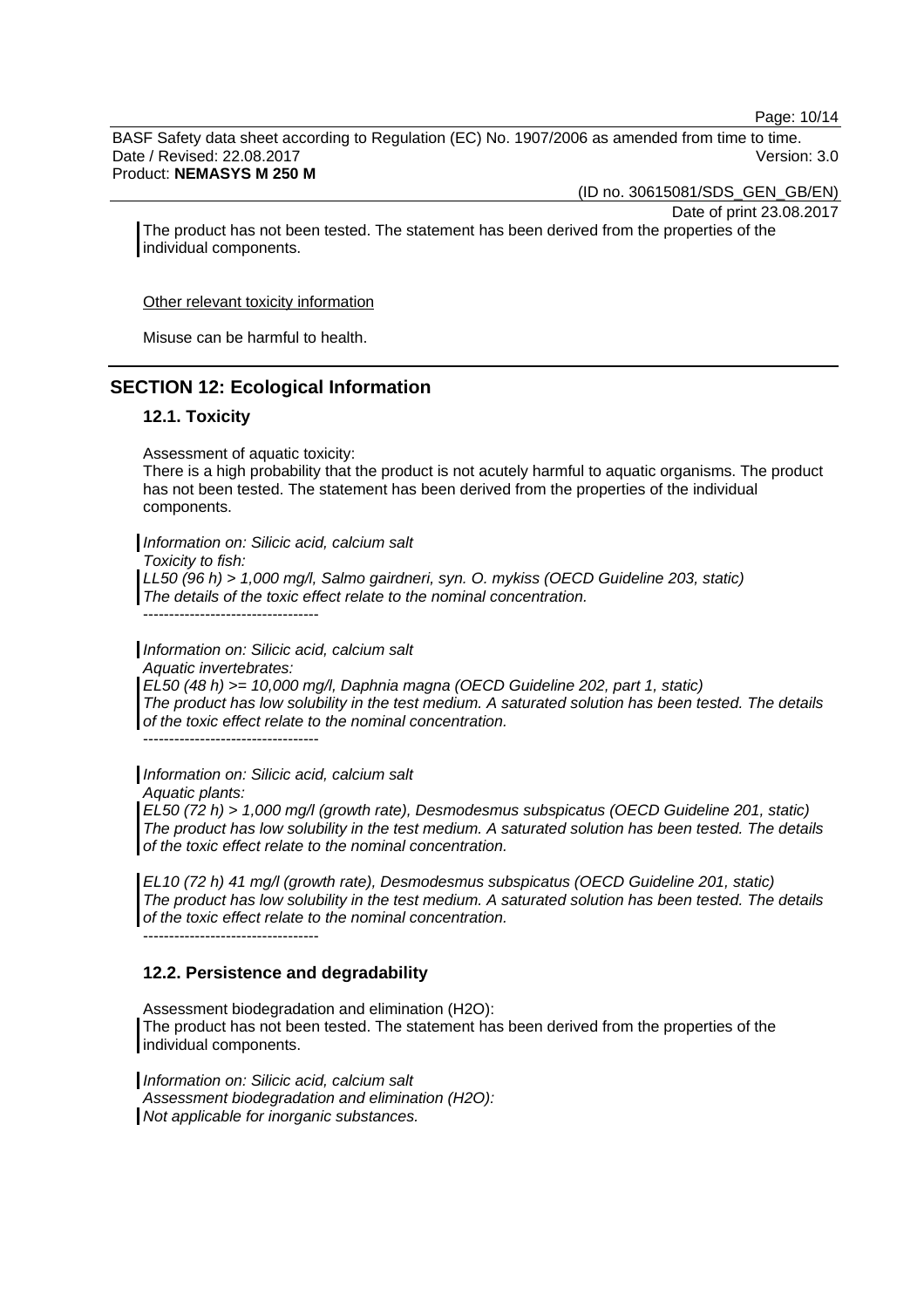Page: 11/14

BASF Safety data sheet according to Regulation (EC) No. 1907/2006 as amended from time to time. Date / Revised: 22.08.2017 Version: 3.0 Product: **NEMASYS M 250 M** 

> (ID no. 30615081/SDS\_GEN\_GB/EN) Date of print 23.08.2017

**12.3. Bioaccumulative potential** 

----------------------------------

Assessment bioaccumulation potential: The product has not been tested. The statement has been derived from the properties of the individual components.

*Information on: Silicic acid, calcium salt Assessment bioaccumulation potential: Significant accumulation in organisms is not to be expected.*  ----------------------------------

#### **12.4. Mobility in soil**

Assessment transport between environmental compartments: Adsorption in soil: The product has not been tested. The statement has been derived from the properties of the individual components.

*Information on: Silicic acid, calcium salt Assessment transport between environmental compartments: Adsorption in soil: Adsorption to solid soil phase is expected.* ----------------------------------

## **12.5. Results of PBT and vPvB assessment**

The product does not contain a substance fulfilling the PBT (persistent/bioaccumulative/toxic) criteria or the vPvB (very persistent/very bioaccumulative) criteria.

#### **12.6. Other adverse effects**

The product does not contain substances that are listed in Regulation (EC) 1005/2009 on substances that deplete the ozone layer.

#### **12.7. Additional information**

Other ecotoxicological advice: Do not discharge product into the environment without control.

## **SECTION 13: Disposal Considerations**

#### **13.1. Waste treatment methods**

Must be disposed of or incinerated in accordance with local regulations.

The UK Environmental Protection (Duty of Care) Regulations (EP) and amendments should be noted (United Kingdom).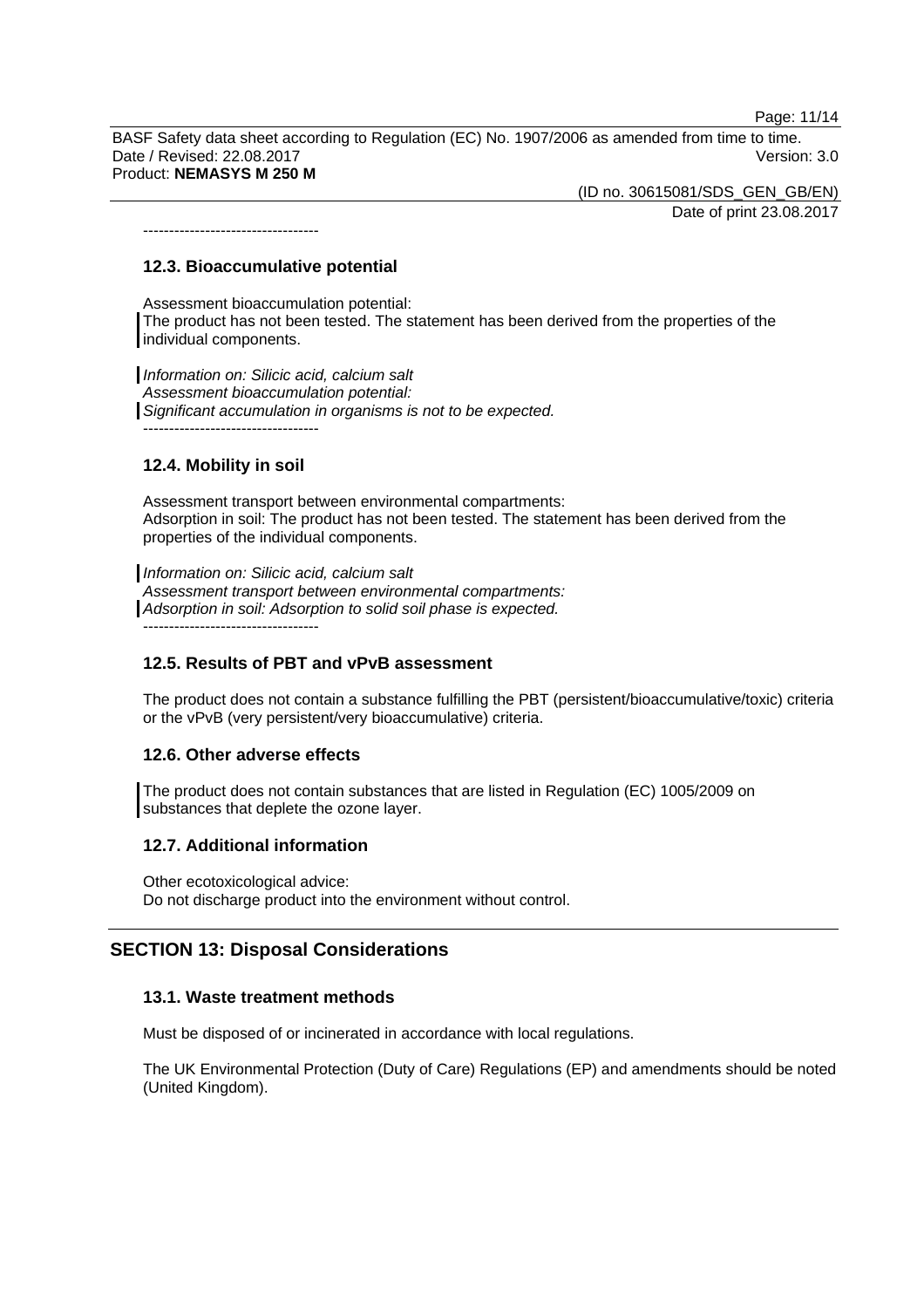Page: 12/14

BASF Safety data sheet according to Regulation (EC) No. 1907/2006 as amended from time to time. Date / Revised: 22.08.2017 Version: 3.0

Product: **NEMASYS M 250 M** 

(ID no. 30615081/SDS\_GEN\_GB/EN)

Date of print 23.08.2017

Contaminated packaging:

Contaminated packaging should be emptied as far as possible and disposed of in the same manner as the substance/product.

## **SECTION 14: Transport Information**

#### **Land transport**

#### ADR

|                                            | Not classified as a dangerous good under transport regulations |
|--------------------------------------------|----------------------------------------------------------------|
| UN number:                                 | Not applicable                                                 |
| UN proper shipping name:                   | Not applicable                                                 |
| Transport hazard class(es): Not applicable |                                                                |
| Packing group:                             | Not applicable                                                 |
| Environmental hazards:                     | Not applicable                                                 |
| Special precautions for                    | None known                                                     |
| user                                       |                                                                |

RID

|                                            | Not classified as a dangerous good under transport regulations |
|--------------------------------------------|----------------------------------------------------------------|
| UN number:                                 | Not applicable                                                 |
| UN proper shipping name:                   | Not applicable                                                 |
| Transport hazard class(es): Not applicable |                                                                |
| Packing group:                             | Not applicable                                                 |
| Environmental hazards:                     | Not applicable                                                 |
| Special precautions for                    | None known                                                     |
| user                                       |                                                                |

#### **Inland waterway transport**  ADN

user:

 Not classified as a dangerous good under transport regulations UN number: Not applicable<br>UN proper shipping name: Not applicable UN proper shipping name: Not applicable<br>Transport hazard class(es): Not applicable Transport hazard class(es): Not applicable<br>Packing group: Not applicable Packing group: Not applicable<br>
Environmental hazards: Not applicable Environmental hazards: Special precautions for None known

Transport in inland waterway vessel Not evaluated

#### **Sea transport**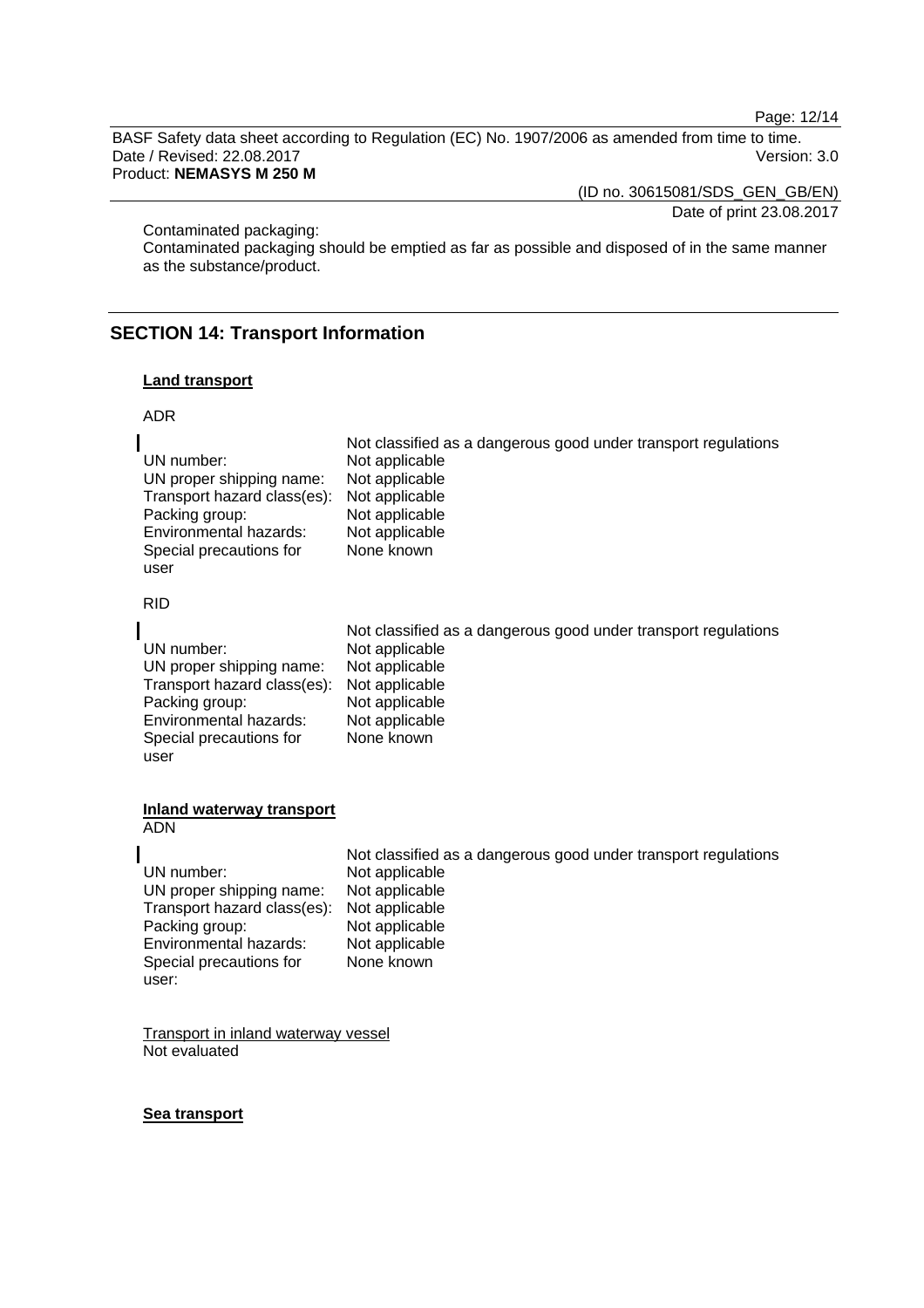Page: 13/14

BASF Safety data sheet according to Regulation (EC) No. 1907/2006 as amended from time to time. Date / Revised: 22.08.2017 Version: 3.0 Product: **NEMASYS M 250 M** 

(ID no. 30615081/SDS\_GEN\_GB/EN)

Date of print 23.08.2017

#### IMDG

| UN number:                                 | Not classified as a dangerous good under transport regulations<br>Not applicable |
|--------------------------------------------|----------------------------------------------------------------------------------|
| UN proper shipping name:                   | Not applicable                                                                   |
| Transport hazard class(es): Not applicable |                                                                                  |
| Packing group:                             | Not applicable                                                                   |
| Environmental hazards:                     | Not applicable                                                                   |
| Special precautions for                    | None known                                                                       |
| user                                       |                                                                                  |

#### **Air transport**

#### IATA/ICAO

user

|                                            | Not classified as a dangerous good under transport regulations |
|--------------------------------------------|----------------------------------------------------------------|
| UN number:                                 | Not applicable                                                 |
| UN proper shipping name:                   | Not applicable                                                 |
| Transport hazard class(es): Not applicable |                                                                |
| Packing group:                             | Not applicable                                                 |
| Environmental hazards:                     | Not applicable                                                 |
| Special precautions for                    | None known                                                     |

#### **14.1. UN number**

See corresponding entries for "UN number" for the respective regulations in the tables above.

#### **14.2. UN proper shipping name**

See corresponding entries for "UN proper shipping name" for the respective regulations in the tables above.

#### **14.3. Transport hazard class(es)**

See corresponding entries for "Transport hazard class(es)" for the respective regulations in the tables above.

#### **14.4. Packing group**

See corresponding entries for "Packing group" for the respective regulations in the tables above.

#### **14.5. Environmental hazards**

See corresponding entries for "Environmental hazards" for the respective regulations in the tables above.

#### **14.6. Special precautions for user**

See corresponding entries for "Special precautions for user" for the respective regulations in the tables above.